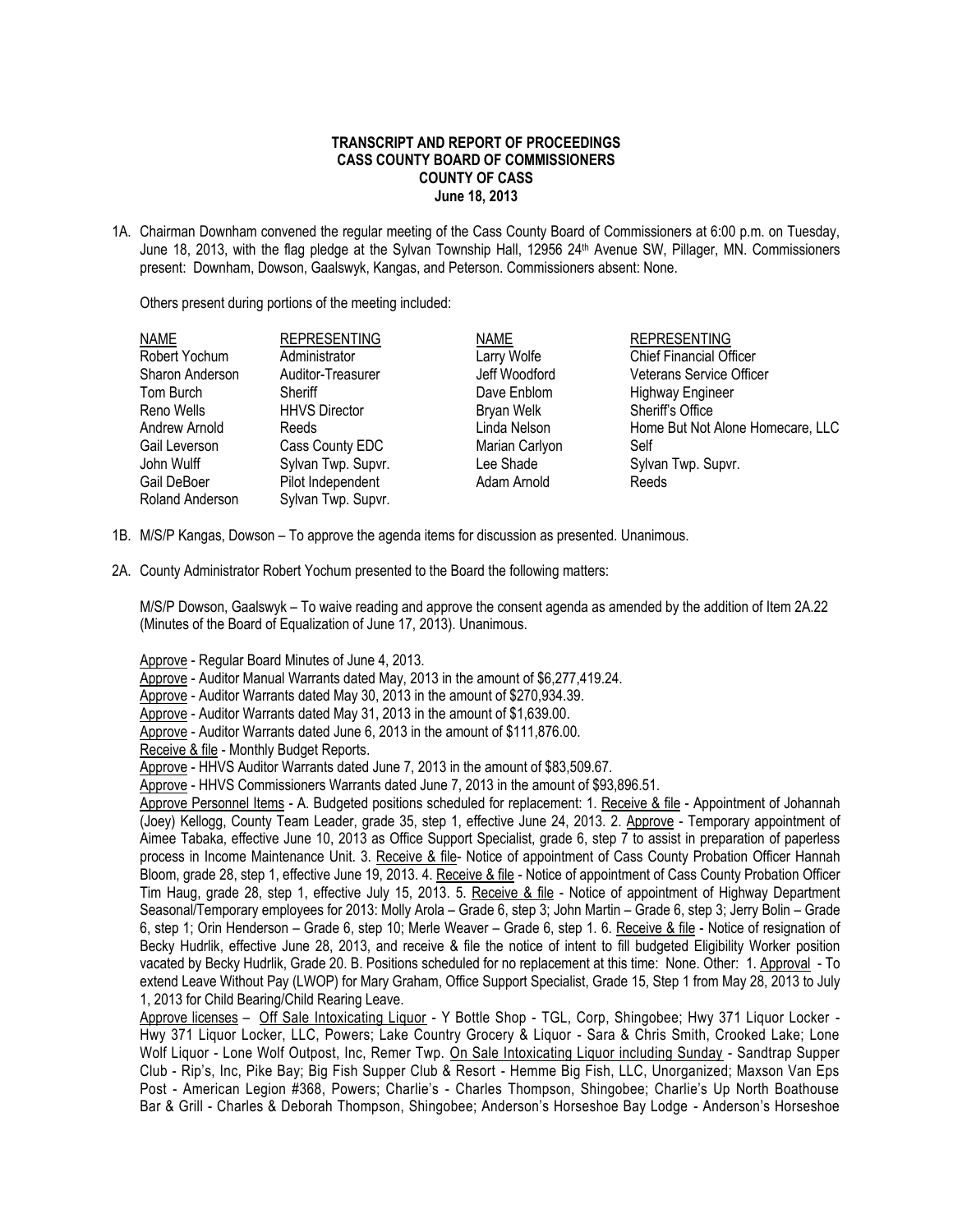Bay, LLC, Turtle Lake; Ranch House Supper Club - Christiane Magnuson, Shingobee; Bites Grill & Bar - Roger Hoplin, Wilson. On & Off Sale Intoxicating Liquor including Sunday - Jake's City Grille - Gull Lake Jakes, Inc, Fairview; The Village Inn - JC2 Investments, Crooked Lake; High Banks Resort - K & R Development, Inc, Unorganized; Harriet Club - Pamela Siltman, Barclay. Wine/Beer - Ski Gull - Ski Gull, Inc., Fairview; Long Bow Golf Club - Long Bow Golf Club, LLC, Leech Lake. Gambling - Confidence Learning Center @ Quarterdeck Grill - Brian Kikpatrick, Fairview.

 Authorize – Budgeted support for FY2013 to the Initiative Foundation in the amount of \$16,350.00, and Cass County Agricultural Association (Pine River) in the amount of \$2,500.00, remaining 50% paid after July 1, 2013.

Receive & file - Timber auction results of May 30, 2013 totaling 6,171 cords totaling \$113,895.00.

Receive & file - Auditor -Treasurer's Interest Income Report for May 2013.

Receive & file - Pine River Area Sanitary District Audit FY's ending December 31, 2012 and 2011.

Receive & file – Kitchigami Regional Library Audit FY ending December 31, 2012.

Receive & file - New disclosure requirements for County Commissioners.

Approve - HHVS Purchase of Service contracts - June 1, 2013 through Dec. 31, 2013 - Home, But Not Alone Home Care, LLC – no changes.

Receive & file - Office of State Auditor entrance meeting minutes for audit year ending December 31, 2012.

Approve Assessor's Office Abatements - Tax Year 2011: Richard Countryman Parcel 44-124-2202 in Powers Twp. Building on Wrong Parcel \$273,200 252,600 Tax \$ Change - (\$118.00); Tax Year 2012:Richard Countryman Parcel 44-124-2202 in Powers Twp. Building on Wrong Parcel current - \$286,200,proposed - 262,100, Tax \$ Change - (\$146.00); Tax Year 2013: Richard Countryman Parcel 44-124-2202 in Powers Twp. Building on Wrong Parcel current - \$258,500, proposed - 234,400 Tax \$ Change - (\$152.00).

Approve – Request to submit the grant application for Victim Services funding in the amount of \$43,000 to the Department of Public Safety-Office of Justice Programs

Approve - Re-appointment of Alan Johnson (Wilson Twp. representative) to the PRASD Board with a term expiring December 31, 2014 (one year increments per Board Rules).

Approve - Board Minutes of Board of Equalization on June 17, 2013.

2B. Administrator Yochum presented meeting notes of the County Board Leech Lake Band Liaison Committee (Downham, Dowson) regarding the trust land application of the Leech Lake Band of Ojibwe on the Holter/World of Christmas property (Government Lot 5, Section 2, Township 141 North, Range 31 West, Shingobee Township, 5<sup>th</sup> Principal Meridian). The application would result in property tax exempt status for a retail outlet and museum for the Leech Lake Band's Ojibwe Traders, a Tribal business. Mr. Yochum reported that per direction from the committee a draft response opposing the trust land status application was sent to the Leech Lake Band prior to this Board meeting (no comments received to date). Administrator Yochum also informed the Board that the Governor's Office contacted Cass County requesting a copy of Cass County's response to the trust land status application prior to the deadline of June 23, 2013.

M/S/P Dowson, Gaalswyk – To approve the draft response contained in the Liaison Committee's Report to oppose the trust land status application of the Leech Lake Band of Ojibwe on the Holter/World of Christmas property (Government Lot 5, Section 2, Township 141 North, Range 31 West, Shingobee Township, 5<sup>th</sup> Principal Meridian) a retail outlet and museum for the Leech Lake Band's Ojibwe Traders, a Tribal business. Unanimous.

2C. Administrator Yochum presented correspondence from Shingobee Township and the Cass County Economic Development Corporation requesting the creation of a tax increment financing (TIF) project for the construction of a warehouse distribution center for Reed's Family Outfitters at Walker, MN. Mr. Yochum described the County's business subsidy criteria approved on February 7, 2012 and explained next steps as recommended by a TIF consultant. EDC Executive Director Gail Leverson reported that the project will build the local tax base, create new jobs, and help the company expand their online sales. Adam Arnold explained that the project plan includes 36,000 square feet of building to house larger items, customer pick up for the existing retail store at Walker, and general inventory for their online sales.

M/S/P Dowson, Kangas - To establish a public hearing on Tuesday, August 6, 2013 during the regular Board meeting that will begin at 9:00 a.m. in the Commissioner's Board Room, Cass County Courthouse Annex, Walker, MN, for the purpose of: 1). Considering the adoption of Business Subsidy Criteria, and 2). Considering the approval of a Tax Increment Financing plan for a Reeds Distribution Center at Walker, MN, and further, to refer the development of business subsidy criteria to a Committee of the Board (Commissioners Kangas, Gaalswyk). Unanimous.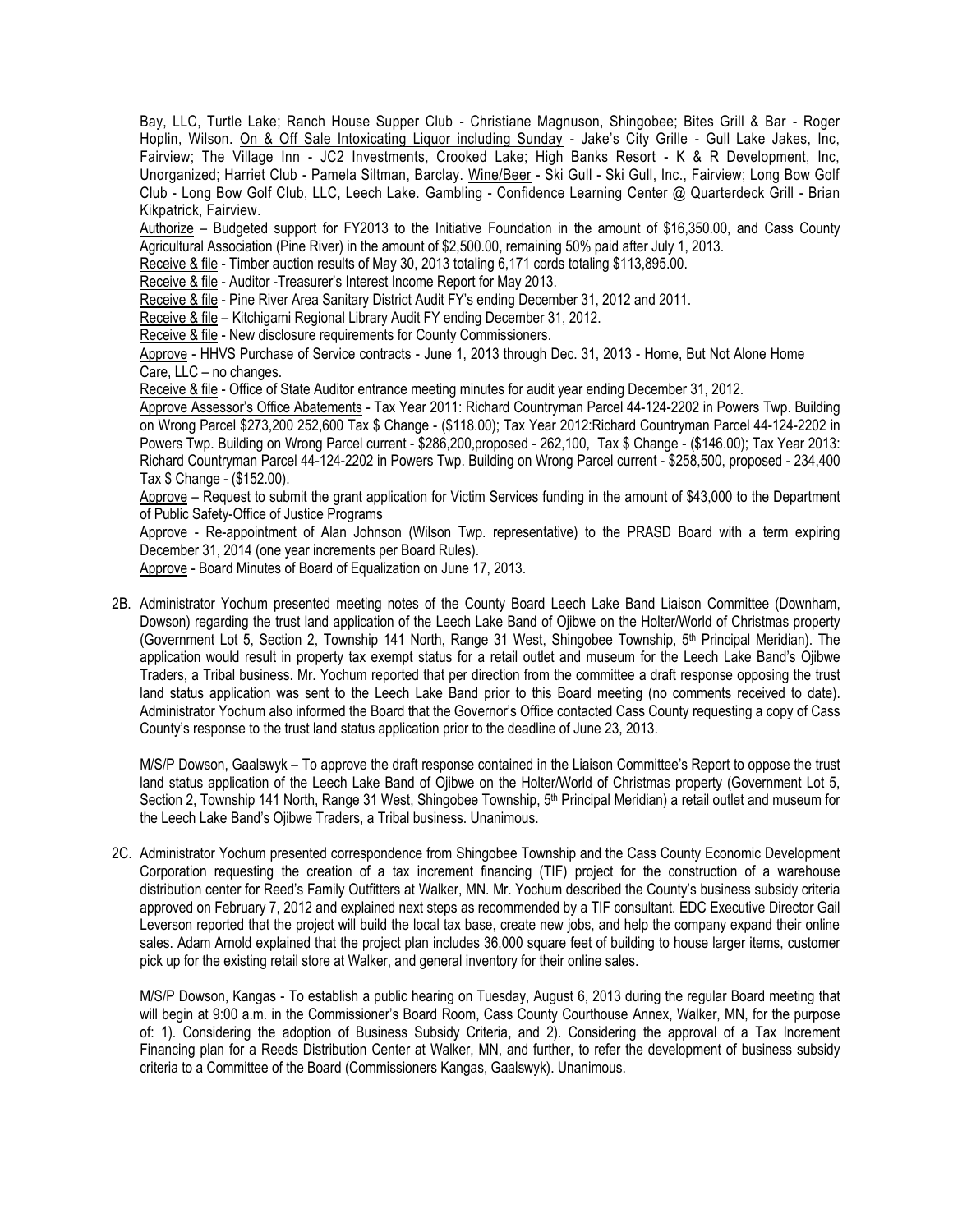- 3A. Veterans Service Officer Jeff Woodford reported that interviews for the Assistant Veterans Service Officer position are scheduled for five qualifying applicants on Wednesday, June 19, 2013. Mr. Woodford added that he is now an accredited Veterans Service Officer. Other recent activities include: researching additional transportation options for veterans, participation in the 1st annual Wounded Warrior Project (providing fishing guide service to Veterans and their families) along with Sheriff's Office Deputies of Robert Landerville, and Eric Alger, and outreach at community health fairs. No action necessary.
- 4A. Sheriff Tom Burch reported that as part of the 2014 budget preparation the Sheriff's Office is reviewing substation location costs. Existing substations include Cass Lake, Pine River, and Pillager. Mr. Burch commented that recently Pillager School District #116 has offered office space during school hours similar to Northland School District #118 at Remer rather than the Pillager City Hall Office at a cost of \$2,400.00 per year. No action necessary.
- 5A. Chairman Downham acknowledged the public hearing notice regarding updates to the 2014-2018 Cass County Capital Improvement Plan. Auditor-Treasurer reported receiving no comments from the public as a result of the notice. No one appeared requesting to be heard.
- 5B. Ms. Anderson presented meeting notes from the Monday, June 17, 2013 County Board Work Session. Potential amendments to the draft Cass County Capital Improvement Plan that were discussed at the work session included: Ah-Gwah-Ching site planning, tenant management (policy for leasing from or to others), Highway Department capital programs, and new revenue sources. Ms. Anderson commented that any amendments to the plan will be posted on the Cass County website.

M/S/P Kangas, Peterson – To approve the following amendments to the draft Capital Improvement Plan: 1.) Ah Gwah Ching site planning – "to decline the sale of any County land at the former Ah-Gwah-Ching site until the County campus portion has an approved development plan", 2.) Tenant management – "to approve the draft policy as presented June 17, 2013", 3.) Highway Department – "to approve the addition of a highway shop maintenance program utilizing capital fund balance and further discussion of remodeling or new construction at Remer", and 4.) New revenue sources – "to decline consideration at this time to exercise the statutory option (authorized beginning in 2013) of a wheelage tax or countywide sales tax for transportation projects", and further to table the adoption of the Cass County Capital Improvement Plan and continue the hearing until Tuesday, July 2, 2013, during the regular Board meeting that will begin at 9:00 a.m. in the Commissioner's Board Room, Cass County Courthouse, Walker, MN. Unanimous.

6A. Highway Engineer Dave Enblom reviewed the final certification for the CR 161 Pug Hole Lake Project with total of funding in the amount of \$188,141.31. Mr. Enblom added that the funds provided for this project were from the Chippewa National Forest RAC in the amount of \$95,999.99, Conservation Fund #73 in the amount of \$30,000.00 (approved at the February 5, 2013 regular Board Meeting), and County Road and Bridge Fund in the amount of \$63,141.30.

M/S/P Peterson, Kangas – To approve the final certification for the CR 161 Pug Hole Lake Project in the amount of \$188,141.30. Unanimous.

6B. Mr. Enblom presented correspondence from the Leech Lake Area Watershed Foundation requesting the vacation of a portion of the old Whipholt Beach Road described as part of Government Lot 4 in Pine Lake Township. Engineer Enblom explained the history of the state highway turn back of the subject right of way (ROW) to the County and reported historical use of the unimproved ROW as a local trail. Mr. Enblom reported initial interest by MN Dot in allowing a re-route of the existing trail and suggested the establishment of a public hearing pursuant to Minnesota Statutes 163.11 for the purpose of considering revocation of the road of way.

M/S/P Dowson, Gaalswyk – To approve establishing a public hearing on Tuesday, August 6, 2013, during the meeting which begins at 9:00 a.m., in the Commissioners Boardroom, 1st Floor, Cass County Courthouse Annex, Walker, MN for the vacation of a portion of old Whipple Beach Road in Pine Lake Township. Unanimous.